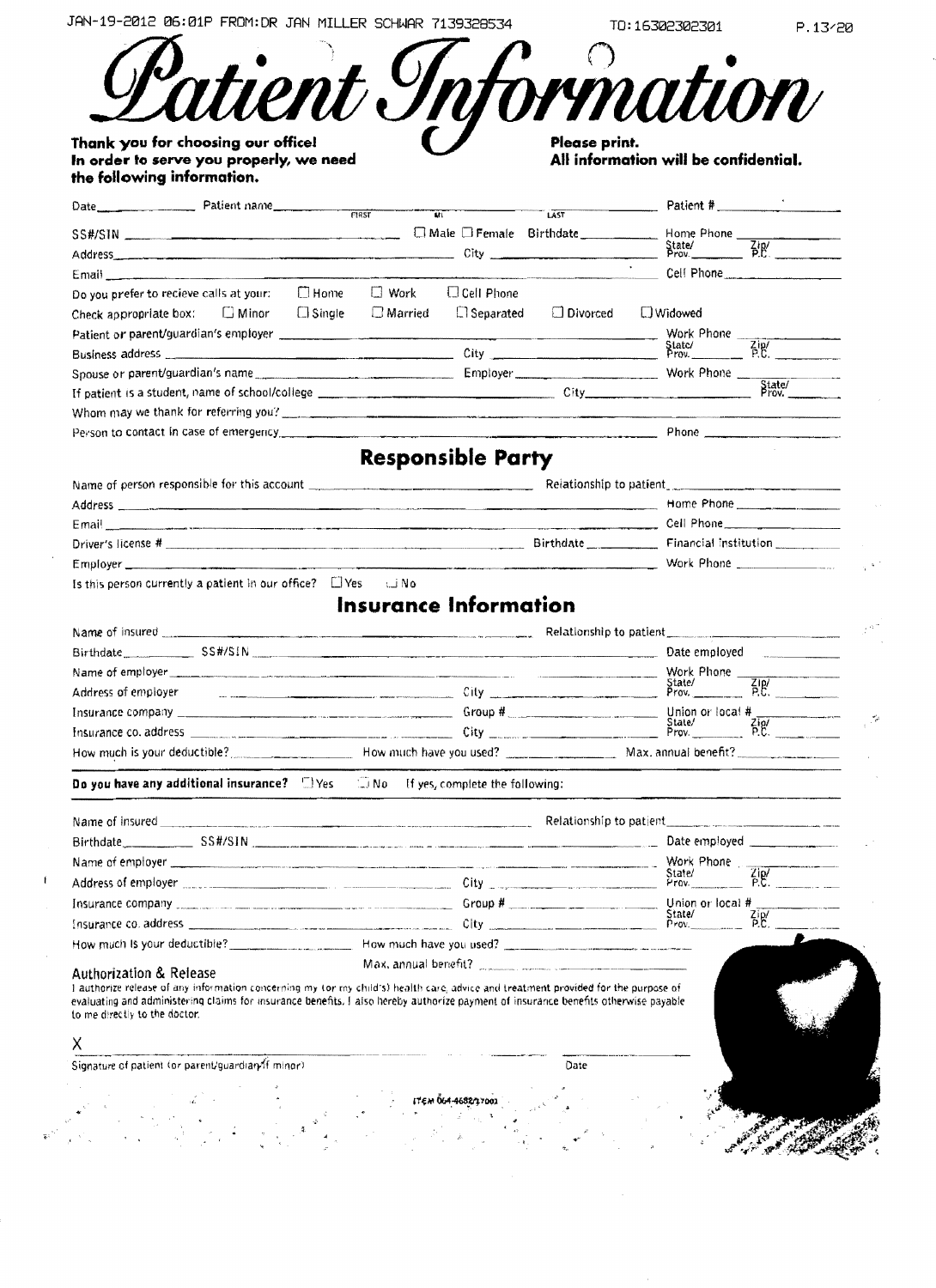Jan Miller Schwartz, M.D., P.A.<br>902 Frostwood drive, #153 ertofile a complaint 902 Frostwood drive, #153<br>Houston, Texas 77024

Jan Schwartz, MD, PA

## Notice of Privacy Practices

This notice describes how medical information about you may be used and disclosed and how you can get access to this information. Please review it carefully.

The Health Insurance Portability and Accountability Act of 1996 ( "Hipaa") is a federal program that requires that all medical records and other individually identifiable health information used or disclosed by us in any form, whether electronically, on paper, or omIly, are kept properly confidential. This Act gives you, the patient, significant new rights to understand and control how your health information is used. "HIPAA" provides penalties for covered entities that misuse personal health information.

As required by HIPAA, we have prepared this explanation of how we are required to maintain the privacy of your health and how we may use and disclose your health information.

We may use and disclose your medical records only for each of the following purposes: treatment. payment and health care operations.

- Treatment means providing, coordinating, or managing health care and related services by one or more health care providers. An example ofthis would include a physical examination.
- Payment means such activities as obtaining reimbursement for services, confirming coverage, billing or collection activities, and utilization review. An example of this would be sending a bill for your visit to your insurance company for payment.
- Health care operations include the business aspects of running our practice, such as conducting quality assessment and improvement activities, auditing functions, cost-management analysis, and customer service. An example would be an internal quality assessment review.

We may also create and distribute de-identified health information by removing all references to individually identifiable information.

We may contact you to provide appointment reminders or information about treatment alternatives or other health-related benefits and services that may be of interest to you.

Any other uses and disclosures will be made only with your written authorization. You may revoke such authorization in writing and we are required to honor and abide by that written request, except to the extent that we have already taken actions relying on yur authorization.

The U.S. Department of Health & Human Services Office of Civil Rights 200 Independence Avenue. S.W. (202) 619-0257 Toll Free: 1-877-696-6775